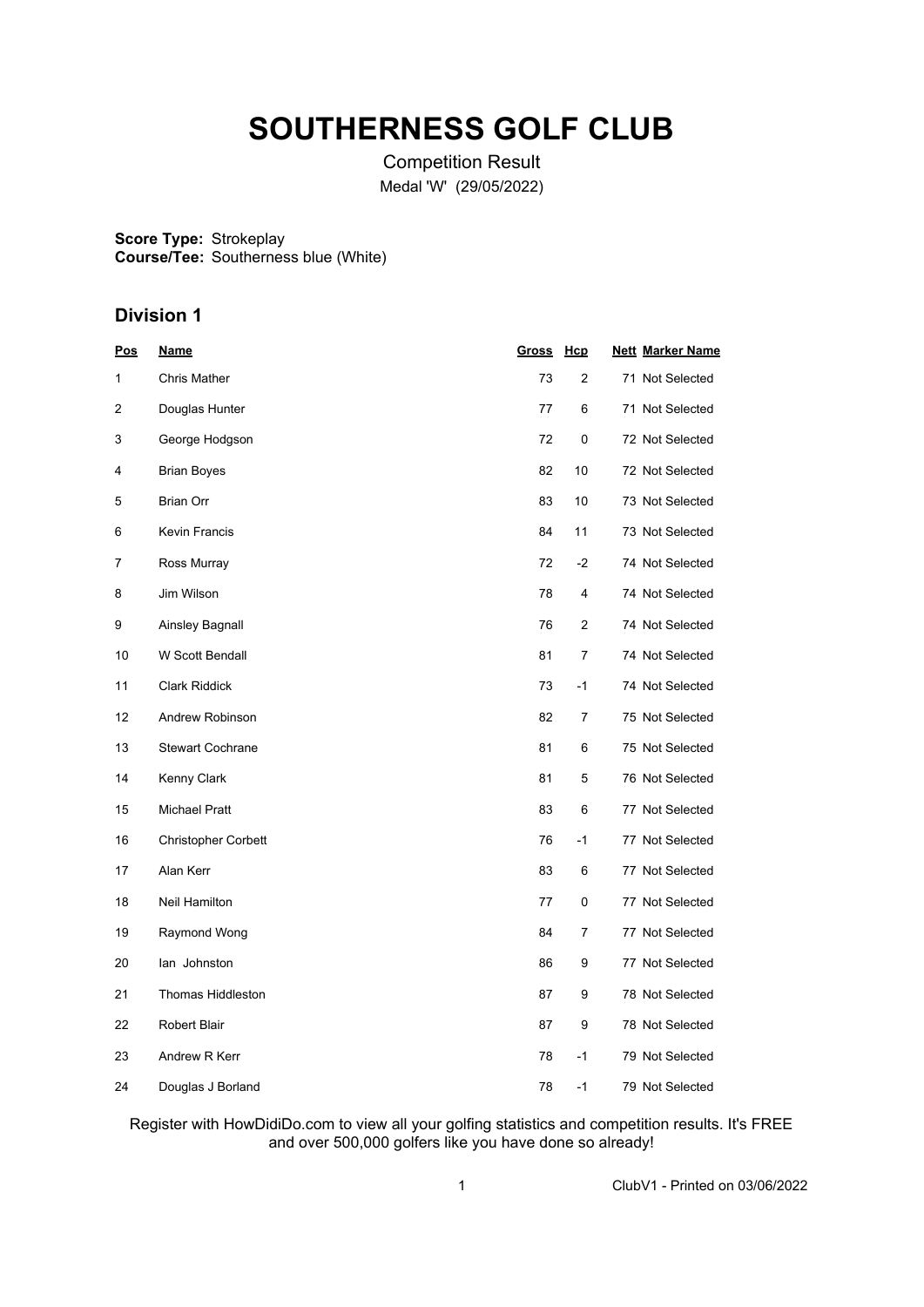**Score Type: Course/Tee:** Strokeplay Southerness blue (White)

### **Division 1**

| <b>Pos</b> | <u>Name</u>              | <u>Gross</u> | <u>Hcp</u> | <b>Nett Marker Name</b> |
|------------|--------------------------|--------------|------------|-------------------------|
| 25         | Samuel Little            | 86           | 7          | 79 Not Selected         |
| 26         | Roy Kerr                 | 78           | $-1$       | 79 Not Selected         |
| 27         | Donald C Harris          | 88           | 9          | 79 Not Selected         |
| 28         | Andrew R Stenton         | 89           | 8          | 81 Not Selected         |
| 29         | Robert Johnston          | 86           | 4          | 82 Not Selected         |
| 30         | <b>Alistair Harkness</b> | 88           | 3          | 85 Not Selected         |
| 31         | Colin Welsh              | NR.          | 9          | NR Not Selected         |
| 32         | Michael Grunwell         | NR.          | $-2$       | NR Not Selected         |
| 33         | Greg Sutherland          | <b>NR</b>    | 9          | NR Not Selected         |
| 34         | Graham Bird              | <b>NR</b>    | 12         | NR Not Selected         |
| 35         | Craig Douglas            | <b>NR</b>    | 4          | NR Not Selected         |
| 36         | Colin Heuchan            | <b>NR</b>    | 1          | NR Not Selected         |
| 37         | Robert Semple            | NR.          | 10         | NR Not Selected         |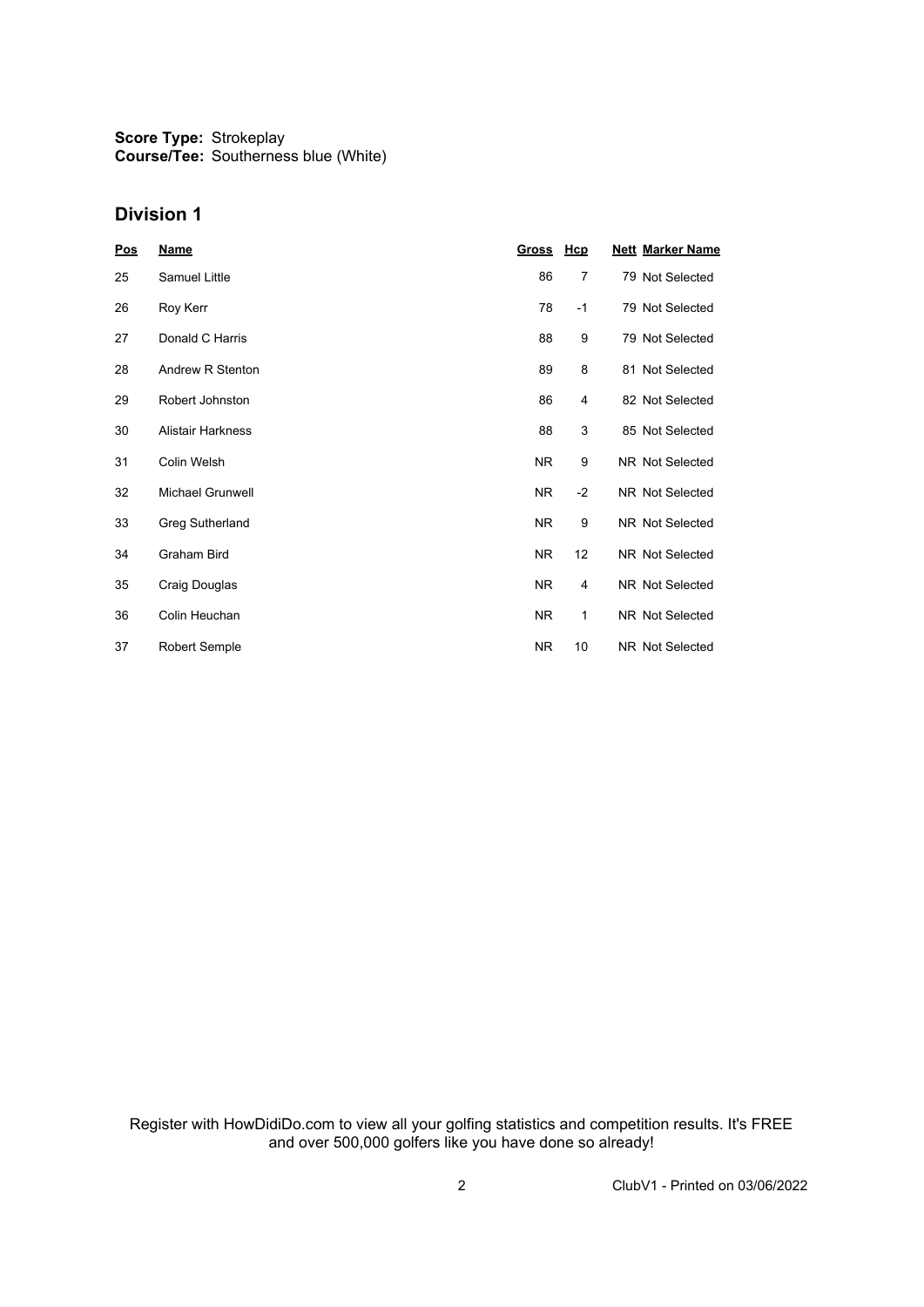**Score Type: Course/Tee:** Strokeplay Southerness blue (White)

### **Division 2**

| Pos            | <b>Name</b>             | <b>Gross</b> | Hcp | <b>Nett Marker Name</b> |
|----------------|-------------------------|--------------|-----|-------------------------|
| 1              | <b>Stewart Marshall</b> | 82           | 18  | 64 Not Selected         |
| $\overline{2}$ | David Fulton            | 84           | 13  | 71 Not Selected         |
| 3              | <b>Brett Griffin</b>    | 92           | 18  | 74 Not Selected         |
| 4              | Stephen Lee             | 91           | 14  | 77 Not Selected         |
| 5              | David Dempsey           | 94           | 16  | 78 Not Selected         |
| 6              | Nicholas Hunt           | 93           | 15  | 78 Not Selected         |
| 7              | Roger Brooksbank        | 92           | 13  | 79 Not Selected         |
| 8              | Mark Booth              | 100          | 20  | 80 Not Selected         |
| 9              | Rodolfo Miroli          | 98           | 17  | 81 Not Selected         |
| 10             | lan McCreath            | 96           | 14  | 82 Not Selected         |
| 11             | John Kerr               | 96           | 14  | 82 Not Selected         |
| 12             | Dennis Astley           | 98           | 16  | 82 Not Selected         |
| 13             | <b>Russell Collins</b>  | 96           | 13  | 83 Not Selected         |
| 14             | Alexander Reilly        | 100          | 17  | 83 Not Selected         |
| 15             | <b>Leonard Wood</b>     | 98           | 14  | 84 Not Selected         |
| 16             | Robert McFarlane        | 103          | 18  | 85 Not Selected         |
| 17             | John McDonald           | 101          | 16  | 85 Not Selected         |
| 18             | <b>Brian Moreland</b>   | <b>NR</b>    | 16  | NR Not Selected         |
| 19             | Naithan Walker          | NR.          | 17  | NR Not Selected         |
| 20             | <b>Cairn Potts</b>      | <b>NR</b>    | 28  | NR Not Selected         |
| 21             | John Johnston           | <b>NR</b>    | 21  | NR Not Selected         |